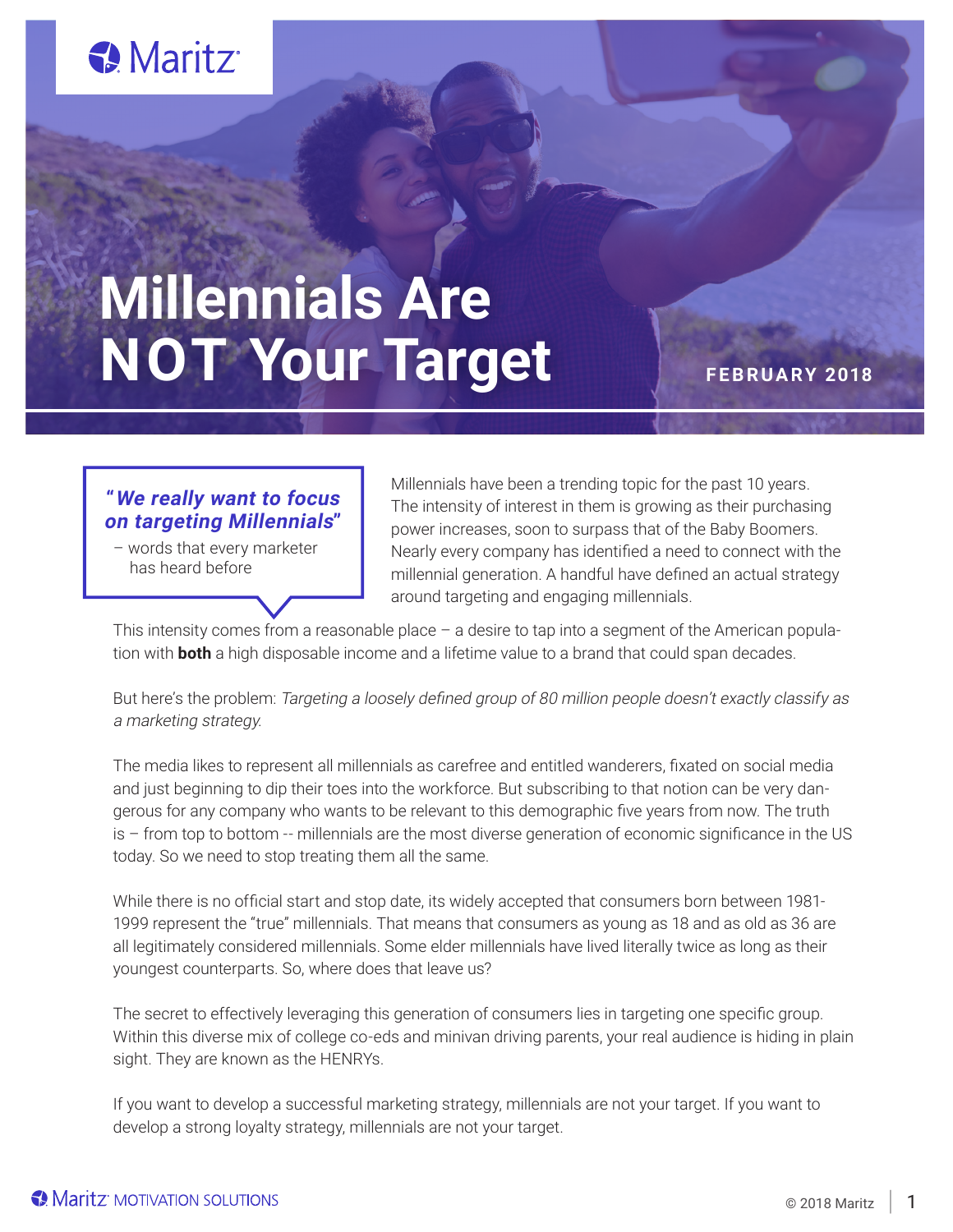Millennial HENRYs are your target. Let's look at why.

### **HENRY stands for "High Earner, Not Rich Yet."**

A HENRY (High Earner Not Rich Yet) is defined as: a household under 55 years old with an annual income between \$100K and \$250K, but that has not amassed investable assets of \$1M.

And while demographics for the term HENRY technically span three generations, the millennial HENRYs are where brands need to focus on building out loyal customers for two core reasons:

- 1. They have a significantly higher budget for discretionary spending than Gen X or Baby Boomer HENRYs.
- 2. Young HENRYs are the most likely to become brand's most valuable customers both in terms of money spent & influence given over their lifetimes.



Discretionary Spending InfoGraphic (EQUIFAX)



SOURCE: Dent Research, Bureau of Labor Statistics | www.dentresearch.com

## **Millennial HENRYs at a Glance**

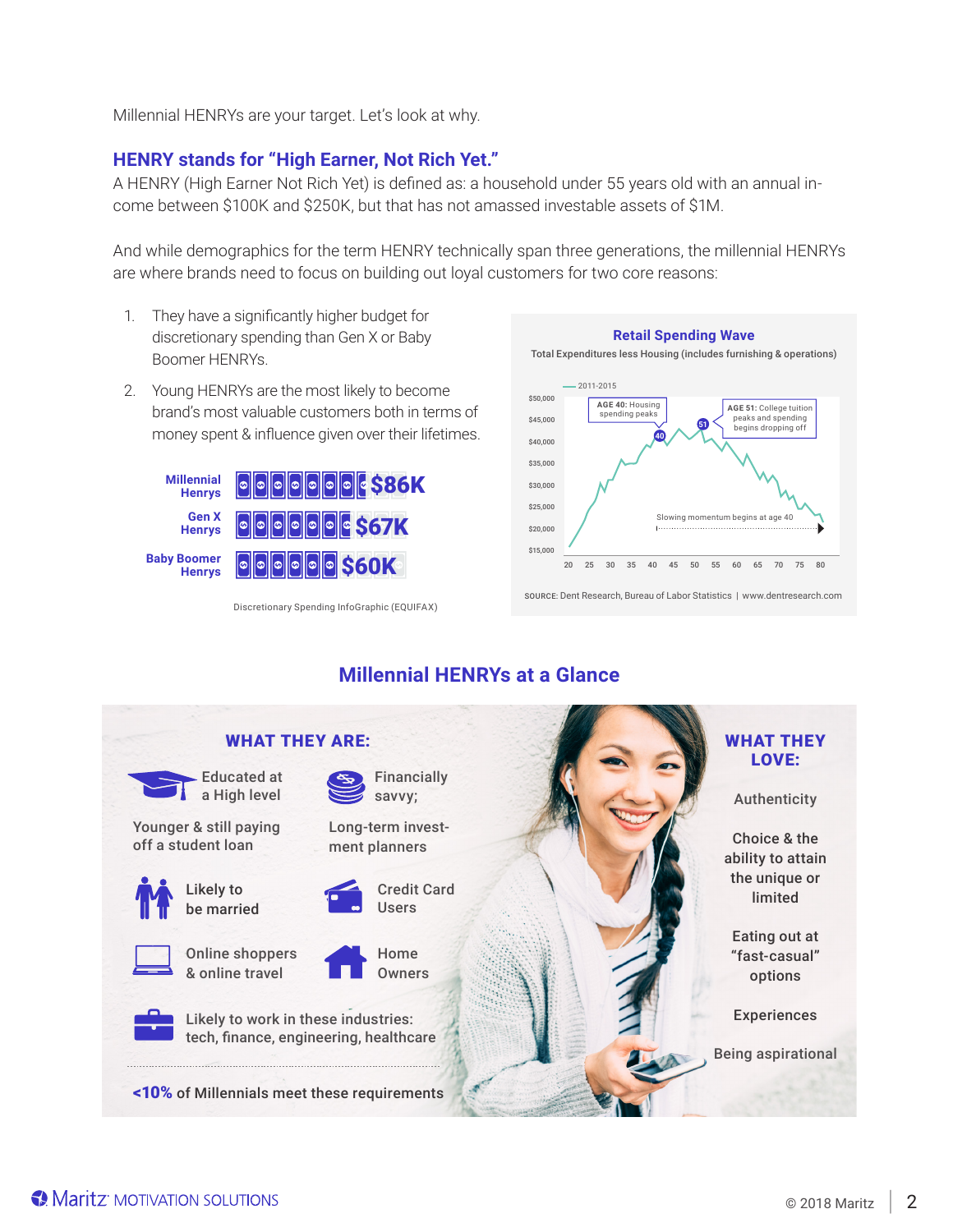#### **Millennial HENRYs Most Important Distinction**

More significant than all the other characteristics of this segment is this: they care about brands that have the potential to improve their own *personal* brand equity.

HENRYs are upwardly mobile and hyper-aware of how they market themselves. Before purchasing, whether consciously or subconsciously, HENRYs consider how their interaction with a brand will be perceived by others. On the flip side this also means that HENRYs are more apt to actively disassociate from a brand that has a clear conflict of interest with their ideal selves.

So companies should resist the urge to insert themselves into every HENRY social conversation unless they are absolutely steadfast in their position and willing to deal with both the good and bad consequences that can stem from these situations.

#### **Engaging the HENRYs**

Whether you want to connect with HENRYs at an overall brand level, or more specifically through a targeted loyalty strategy, their unique attributes provide clear signs as to how to do that effectively:

- 1. Focus on Experiences: Tap into their sense of adventure. Your brand doesn't need to offer the experience itself, but showcase your products elevating an experience or making it easier to attain. Simply create content that gives them more information about a subject they are likely to be interested in, like Chase Sapphire did earlier this year. Remember HENRYs are making purchasing decisions with their ideal self in mind, so help them envision an ideal scenario which features your brand.
	- **• 78% of millennials** said they'd like to increase spending on experiences over material objects in the coming year.<sup>1</sup> Since we know millennial HENRYs vacation often, prefer experiences, and always book travel online, brands can use this information to their advantage by offering experiential rewards in their loyalty program.
- 2. Leverage Scarcity**:** Keep a core offering of loyalty rewards for the creatures of habit, but implement the scarcity principle to perk excitement and give existing members a reason to check back in with your content often. HENRYs love being "in the know" and when they see novel content, they are more likely to share within their sphere of influence. Southwest Air marries HENRYs affinity for experiences with a limited supply with Rapid Rewards Access Events.
- 3. Keep Communications Simple: Make information about your brand, product, and loyalty program clean and easy to digest. HENRYs didn't just luck into their current status. They are smart and savvy individuals who can collect and filter enormous layers of information about a product and its alternatives before finalizing a purchasing decision. Growing up on the internet,

<sup>&</sup>lt;sup>1</sup> Millennials – **Fueling the Experience Economy**. Harris. July 2014.